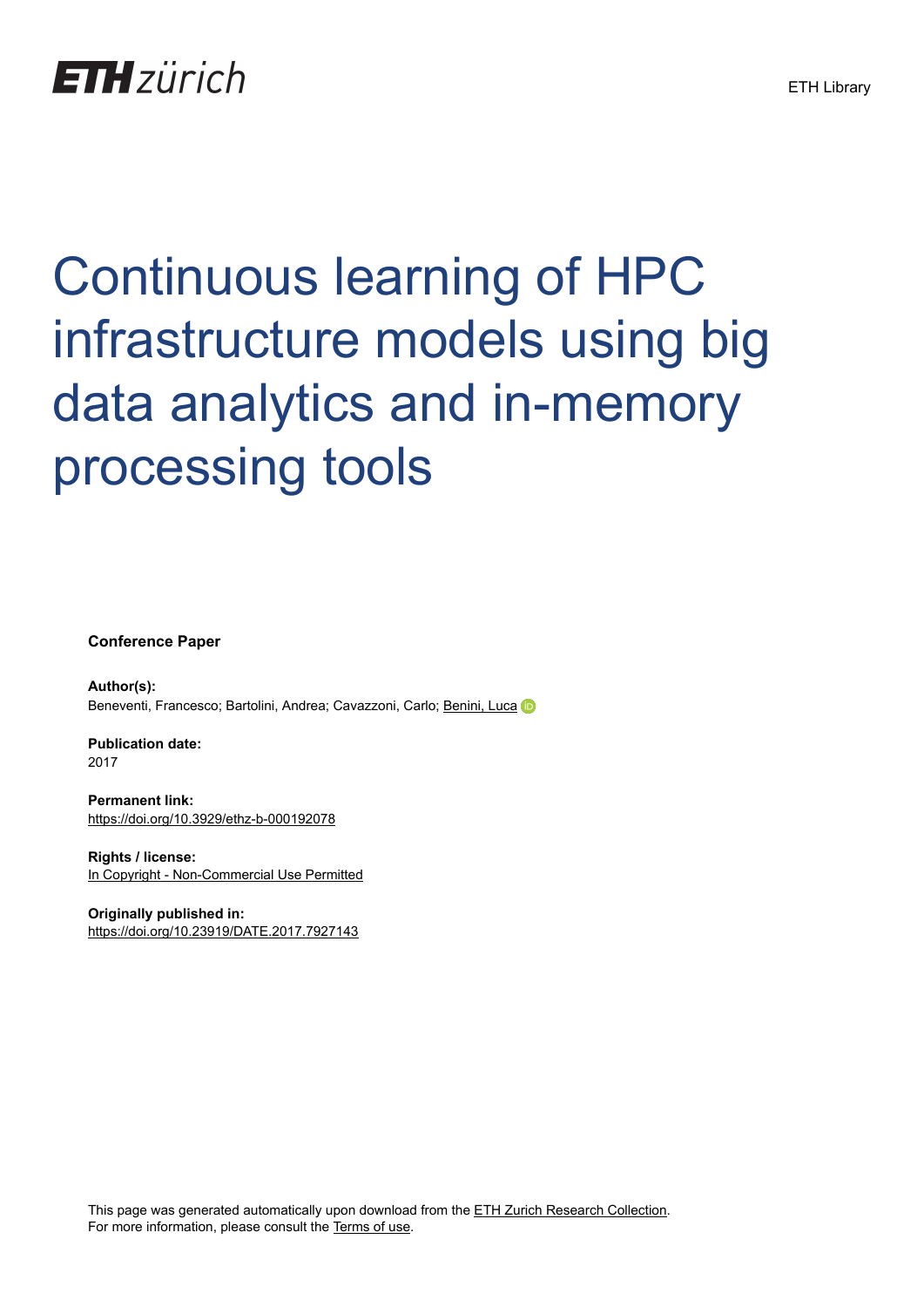This is the post peer-review accepted manuscript of:

F. Beneventi, A. Bartolini, C. Cavazzoni and L. Benini, "Continuous learning of HPC infrastructure models using big data analytics and in-memory processing tools," Design, Automation & Test in Europe Conference & Exhibition (DATE), 2017, Lausanne, 2017, pp. 1038-1043. doi: 10.23919/DATE.2017.7927143

The published version is available online at: <http://ieeexplore.ieee.org/stamp/stamp.jsp?tp=&arnumber=7927143&isnumber=7926947>

© 2018 IEEE. Personal use of this material is permitted. Permission from IEEE must be obtained for all other uses, in any current or future media, including reprinting/republishing this material for advertising or promotional purposes, creating new collective works, for resale or redistribution to servers or lists, or reuse of any copyrighted component of this work in other works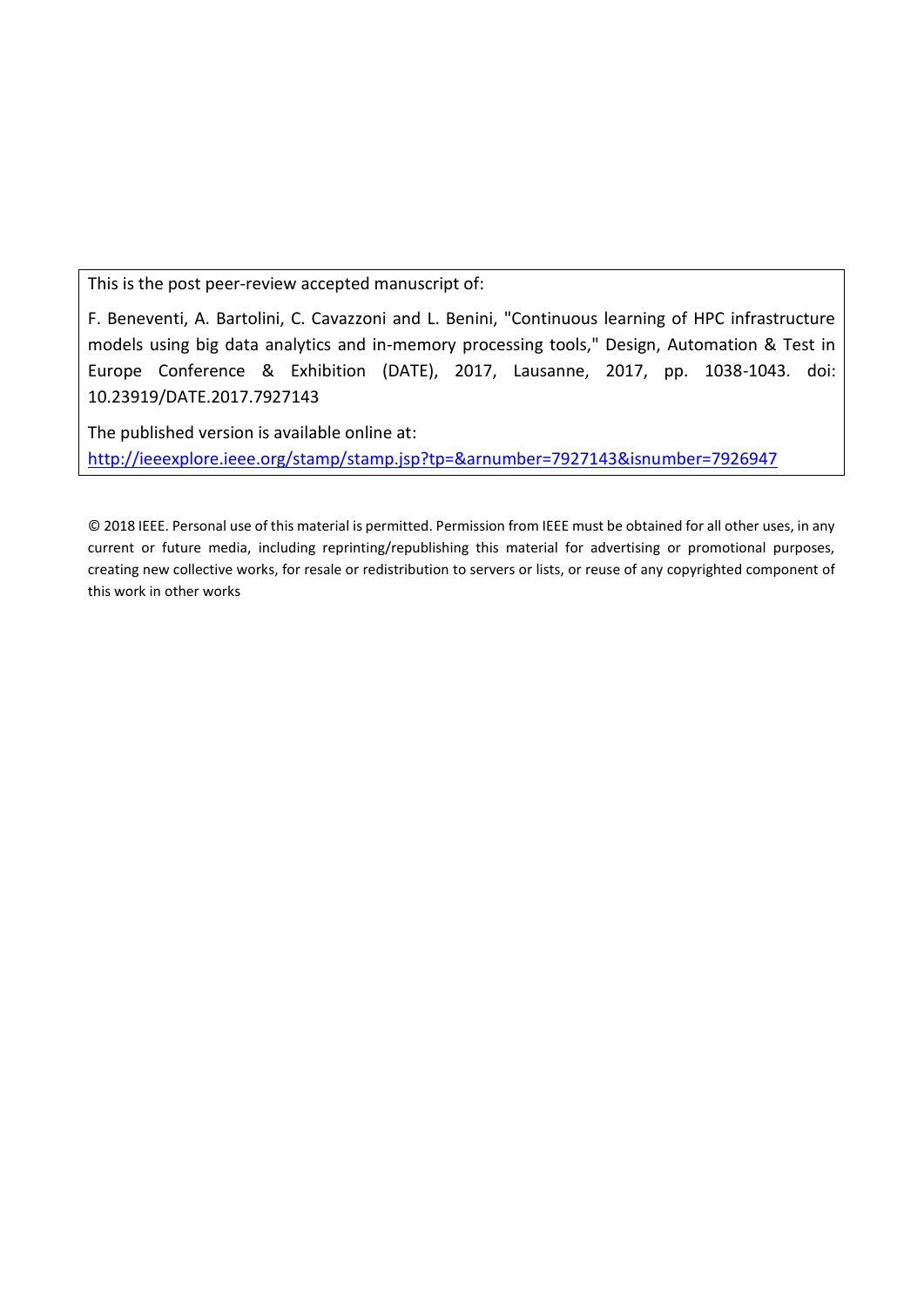### Continuous Learning of HPC Infrastructure Models using Big Data Analytics and In-Memory processing Tools

Francesco Beneventi† , Andrea Bartolini†§, Carlo Cavazzoni‡ and Luca Benini†§ †Department of Electrical, Electronic and Information Engineering (DEI), University of Bologna, Italy {francesco.beneventi, a.bartolini, luca.benini}@unibo.it § Integrated Systems Laboratory, ETH Zurich, Switzerland {barandre, lbenini}@iis.ee.ethz.ch ‡Cineca, Italy {c.cavazzoni}@cineca.it

*Abstract*—Exascale computing represents the next leap in the HPC race. Reaching this level of performance is subject to several engineering challenges such as energy consumption, equipmentcooling, reliability and massive parallelism. Model-based optimization is an essential tool in the design process and control of energy efficient, reliable and thermally constrained systems. However, in the Exascale domain, model learning techniques tailored to the specific supercomputer require real measurements and must therefore handle and analyze a massive amount of data coming from the HPC monitoring infrastructure. This becomes rapidly a "big data" scale problem. The common approach where measurements are first stored in large databases and then processed is no more affordable due to the increasingly storage costs and lack of real-time support. Nowadays instead, cloudbased machine learning techniques aim to build on-line models using real-time approaches such as "stream processing" and "inmemory" computing, that avoid storage costs and enable fastdata processing. Moreover, the fast delivery and adaptation of the models to the quick data variations, make the decision stage of the optimization loop more effective and reliable. In this paper we leverage scalable, lightweight and flexible IoT technologies, such as the MQTT protocol, to build a highly scalable HPC monitoring infrastructure able to handle the massive sensor data produced by next-gen HPC components. We then show how state-of-the art tools for big data computing and analysis, such as Apache Spark, can be used to manage the huge amount of data delivered by the monitoring layer and to build adaptive models in real-time using on-line machine learning techniques.

#### I. INTRODUCTION

It is expected that exascale computing systems will have thousands of nodes each embodying hundreds of cores, large memory hierarchies and featuring a wide range of parallel accelerators, as well as a complex inter-node communication system. Such a complexity and variety of components require large efforts to guarantee efficiency in parallel system programming, application execution and power consumption [1], [6], [13]. Moreover the increased number of components inevitably grows the hardware failure risk putting serious concern about exascale system reliability and MTTF [4]. In this scenario it is clear that the real-time evaluation of the applications performance, together with the accurate measurement of the node energy consumption, are of fundamental importance. Monitoring infrastructure are widely used in the HPC field at any level. The main usage of the monitoring data is oriented to the HPC facility management such as HW diagnostic for failure prevention, resource availability, capacity utilization, cooling systems, energy consumption, billing and application performance [5], [15], [16]. The fast growing demand of performance and data volume, dictated by the impending exascale milestone, require a facility management that can

proactively react to failure events, thermal emergencies and unexpected high power consumption phases. Predictive models represent one of the tool that can help in optimal design choices and fast decision making [16]. In the design stage, models help operators to optimally tune and size data-centers components for a given energy and performance budget. Models can be used also during the data-center operational lifetime. When cross coupled with a monitoring infrastructure, they use real-time data to build predictions about energy efficiency, reliability, and availability of the whole system given a certain workload scenario as input [3], [16]. As an example authors in [3], [12] show that power capping techniques can take advantage of workload based power models to efficiently schedule jobs in power constrained systems. However, final performance (energy/cooling efficiency and capacity gain) are bounded by the accuracy of the model itself.

Common techniques to build models are composed of several steps. (i) Data measurement: relevant sensor data are collected and saved in storage system as databases. (ii) Model computation: offline regressive algorithms or machine learning approaches are used to generate the mathematical model. (iii) Model validation: this stage asserts the model quality and usability. From the exascale point of view, the model design flow described above opens several challenges: (i) The huge number of components to be monitored dramatically grows the data to be measured and stored, bringing to high storage costs. (ii) Models learned offline often lack accuracy and suffer non-linear effects when applied to on-line applications and the operating-point is too far from the dataset used in the learning stage. (iii) Validation of the model can be made only taking into account past measured data; future unknown events may generate unwanted and erroneous model outputs, and thus producing wrong predictions.

From the previous analysis it is clear that off-line model learning techniques are not effective in providing fast responses to the extreme huge number of events that can happen in an exascale system. In contrast, on-line model learning techniques can be the answer to fast model adaptability and thus high accuracy. However, new challenges arise as the handling and elaboration in real time of massive quantity of data. "Big data" and "fast data" are hot topics today in the scientific community [7] that is involved in the development of tools capable to ingest and elaborate enormous quantity of real-time data in a streaming fashion [11].

In this paper we adopt Apache Spark, one of the emerging framework for cluster-based computing with stream processing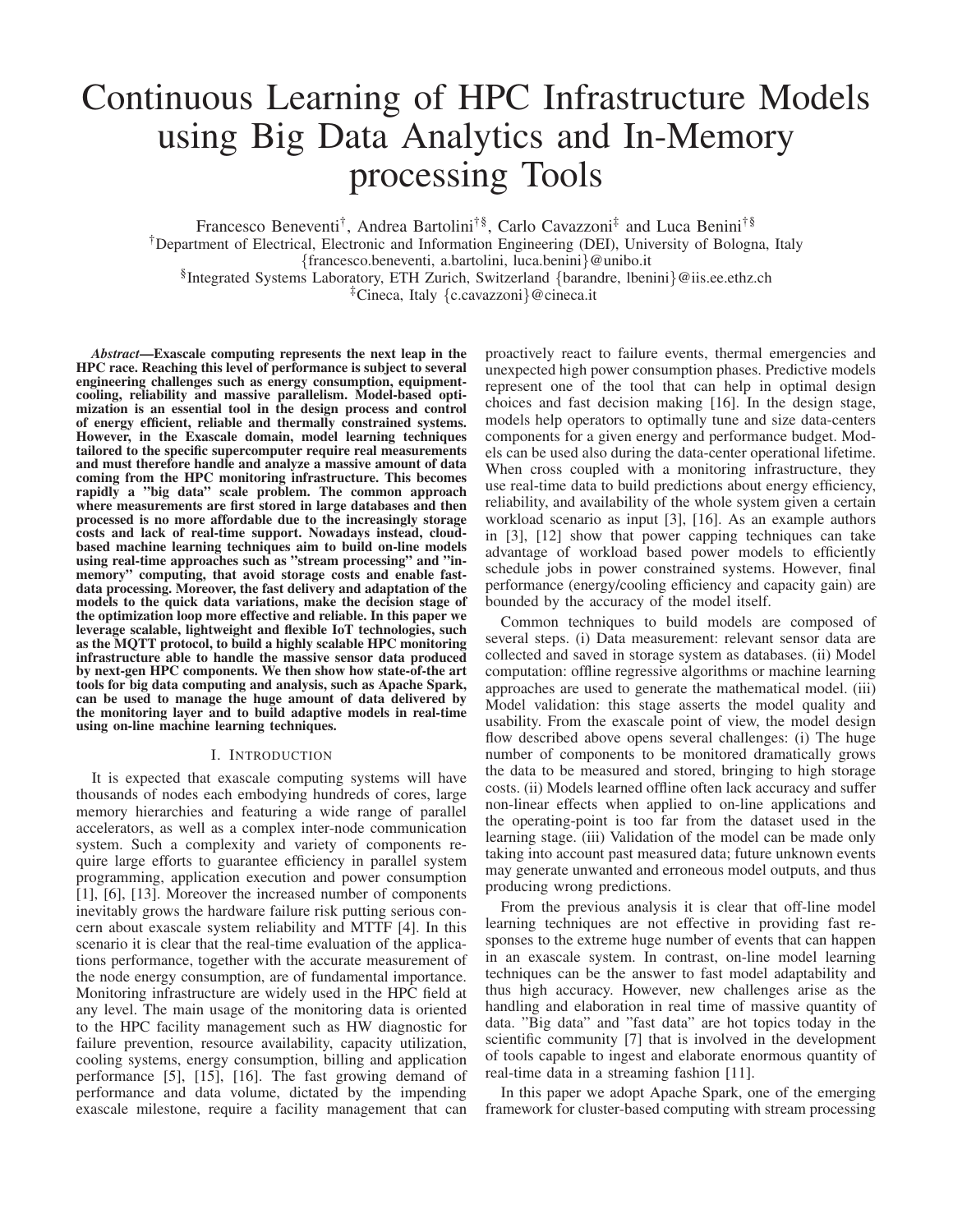and in-memory computing capability, as a tool for the on-line model learning stage. The monitoring infrastructure foundations instead are based on the Message Queuing Telemetry Transport (MQTT) technology, which guarantees scalable and flexible data sharing [8]. Moreover, we present a full machine learning pipeline, oriented to build models for HPC infrastructures, including both the monitoring layer and the learning stage. Our contributions are:

- A scalable and lightweight MQTT-based monitoring infrastructure, which has the task of collecting meaningful sensor data from all the relevant HPC hardware components and software applications. The collector components exploit the MQTT protocol to exchange data with the upper layers of the monitoring framework and have specialized functions to access the multitude of sensors infrastructure present in the HPC nodes, such as in cores PMU, IPMI, GPU and many others.
- A complete Spark back-end architecture as a streaming application able to interfacing to the monitoring layer and build models on-line. The overall infrastructure is completely reusable for the learning of different kinds of models, thanks to the flexibility derived by the MQTT protocol semantic.
- In this work, we specialized the learning algorithm to build the power model of the CPUs in the node as a use case.
- Characterization of the performance of the system both in a single and multi-node setting, with meaningful use cases of online modeling.

The paper is organized as follow. Section II shows the related work. Section III introduces the monitoring framework which will feed the data to the big data analytic engine which is presented in Section IV. Finally Section V quantifies the framework performance in a practical use-case.

#### II. RELATED WORK

There are today several tools available for monitoring a computing-cluster with different focuses. Ganglia [10] is widely used by system administrators to monitor the system status and resource usage and spot out maintenance problem. For these reasons, it has not been designed for precise sampling time and accurate measurements and thus cannot be used for fine-grain monitoring and application profiling. In addition the internal monitored data redundancy and the polling measurement approach impose trade-offs between scalability and granularity. Profiling libraries [2] provides APIs for accessing architectural events and physical run-time parameters directly from the computing nodes and monitored resources. While this approach is suitable for application profiling, it comes with a intrinsic overhead and an induced-perturbation in the observed system. The msr-safe [14] kernel module in Intel CPUs allows to directly access the performance counter registers enabling customized and low-intrusive monitoring frameworks. However, when targeting monitoring of large-scale systems the communication protocols become a limiting factor. In recent years the MQTT protocol has emerged as a lightweight and scalable data-exchange protocol. It is characterized by a small packet header composed of only two bytes. It implements the publisher-subscriber communication protocol and allows to trade-off latency, overhead and transmission quality by mean of three QoS levels [8]. Several frameworks for real-time data analytics are emerging to address the fast processing of big data [11]. Apache Spark offers, among others, both batch and streaming processing capabilities, several interfaces for different data sources, a full and well supported machine learning library (MLlib) and the support of several programming languages for the application development. To the best of our knowledge this is the first work which combines an MQTT based monitoring framework in HPC computing systems with big data analytics and in-memory processing using Spark to delivery a scalable and flexible real-time model learning tool for large-scale green HPC systems.

#### III. MONITORING FRAMEWORK

In this section, we give a high-level description of the monitoring infrastructure. In the next sections we will describe in detail the relevant components used for this paper.



Fig. 1. Model-learning framework

#### *A. System overview*

The model-learning framework described in this paper is composed of several components. With the help of the hierarchical view showed in Fig.1 we can distinguish four main groups. Starting from the bottom:

*Sensor collectors:* These are the low-level components having the task of reading the data from the several sensors scattered across the system and deliver them, in a standardized format, to the upper layer of the stack. These software components are composed of two main objects, the MQTT API and the Sensor API object. The former implements the MQTT protocol functions and it is the same among all the collectors while the latter implements the custom sensor functions related to the data sampling and is unique for each kind of collector. Considering the specific sensor API object, we can distinguish collectors that have direct access to hardware resources like PMU, IPMI, GPU, MIC, I2C and PMBUS and collectors that sample data from others applications as batch schedulers (PBS and Slurm) and tools as perf, PAPI, and PCM.

*Communication layer:* The framework is built around the MQTT protocol. MQTT implements the publish-subscribe messaging pattern and requires three different agents to work: (i) The publisher, having the role of sending data on a specific topic. (ii) The subscriber, that needs certain data so it subscribes to the appropriate topic. (iii) The broker, that has the functions of (a) receiving data from publishers, (b) making topics available to subscribers, (c) delivering data to subscribers. The basic MQTT communication mechanism is as follows. When a publisher agent sends some data having a certain topic as a protocol parameter, the topic is created and available at the broker. Any subscriber to that topic will receive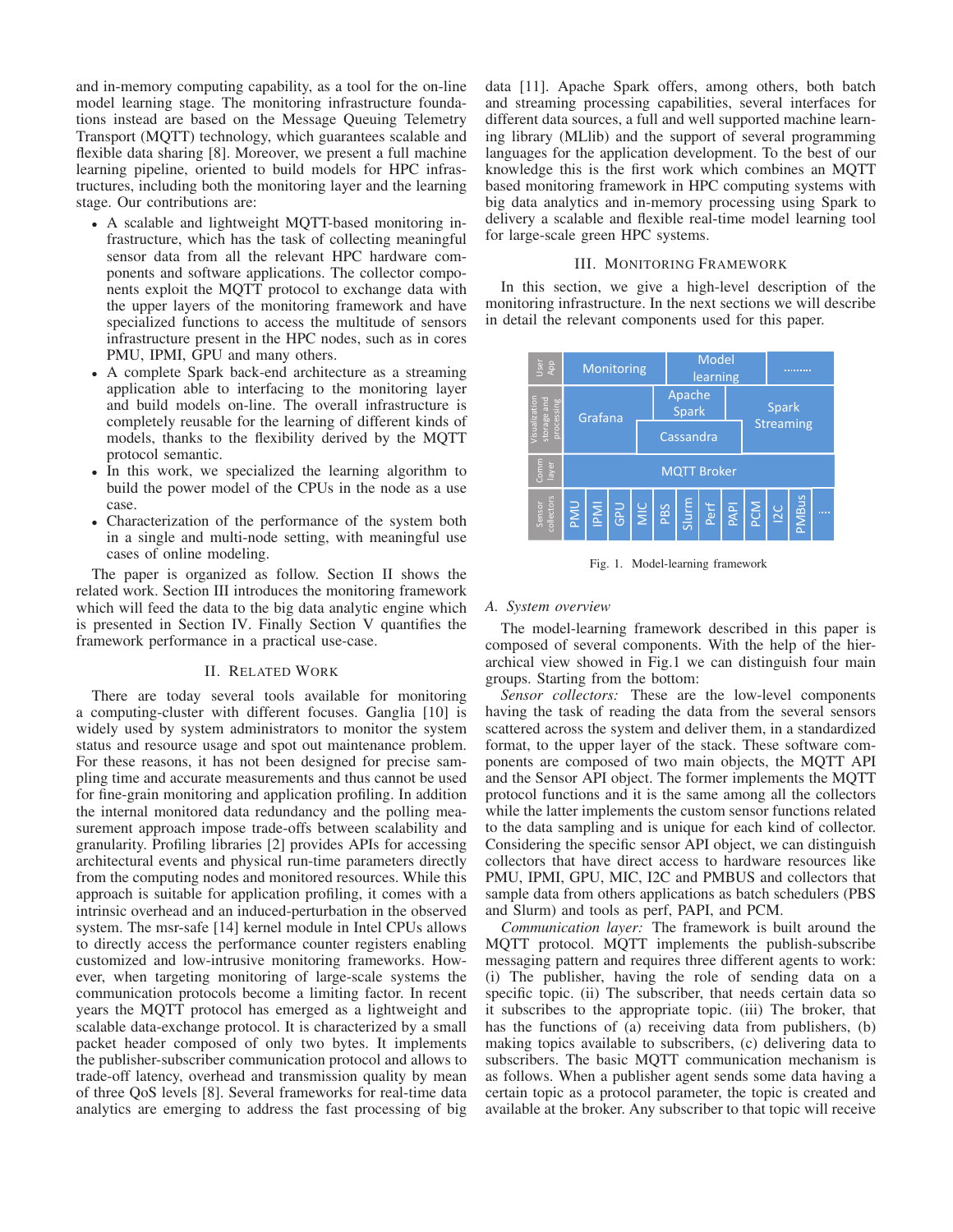the associated data as soon as it is available to the broker. In this scenario, collector agents have the role of publishers.

*Visualization, storage and processing:* Data published by the collectors is currently used for three main purposes: (i) Real time visualization using web-based tools (Grafana). (ii) Short-term storage in NoSQL databases (Cassandra) useful both for visualization and for batch processing (Apache Spark). (iii) Real time data processing (Spark Streaming). We developed the adapters to interface Grafana and Cassandra to the MQTT broker and thus to the data published by the collectors. The adapters are MQTT subscriber agents that establish a link between the communication layer and every specific tool. Apache Spark instead has its own MQTT receiver that however, as we will see in the following sections, we slightly modified to improve the data management.

*User applications:* Finally, in the upper layer of the stack, there are all the other applications that can be built on top of the layers below, as infrastructure monitoring, model learning, process control, data analytics and so on.

#### *B. CPU power modeling*

The focus of this work is to show how, the general-purpose infrastructure described in section III-A, can be specialized to do on-line model learning using big data processing tools and real time measured data. In this section, we introduce the model that we will use as a test case.

As a proof of concept, we implemented an on-line learning pipeline to determine the parameters of a simple power model of a computing node CPUs. More in detail, the target machine is a classical dual CPU node based on an Intel Haswell processor with  $N_c = 16$  total cores (8 per CPU). We use the following equation to formalize the model of the CPU power:

$$
P_{pkg0+1} = \sum_{i=0}^{N_c-1} (a_i + b_i IPS_i) f_i
$$
 (1)

where  $P_{pkg0+1}$  is the sum of the CPU0 and CPU1 package power,  $a_i$  and  $b_i$  are the fitting parameters, while IPS<sub>i</sub> and  $f_i$ are respectively the instructions per second and the frequency of the i-th core. The dynamic power of the core is mainly modeled by the term  $b \cdot IPS \cdot f$  where the IPS is used as a proxy to track the core switching activity. As can be seen, this model neglects a constant term that should model the power when  $f = 0$ . This condition however is not directly measurable in our case since, during its normal operation, the CPU frequency range is between 1.2GHz and 3.2GHz, so the term  $a \cdot f$  takes into account the core power when it is in idle state.

#### *C. Data measurements*

As described in equation (1), the model relies on the percore frequency, IPS and per-CPU package power consumption. To measure these quantities we used the PMU sensor collector. This component is a per-node daemon process that accesses the PMU of each core and samples, at a given *Tsamp* rate, the performance counters using low level MSR read/write operations. It is also capable of accessing the RAPL registers available in the Intel processors to collect the per-CPU power consumption data. The PMU collector, at the end of the sampling stage, delivers each metric to the MQTT broker under a hierarchical topic structure: for the per-core metrics it is <organization name>/<cluster name>/<node name>/pmu/core/<core number>/<metric

name> while, in the case of per-CPU metrics, it is

<organization name>/<cluster name>/<node name>/pmu/cpu/<cpu number>/<metric name>.

The payload of the MQTT message is in both the cases: <value>;<timestamp>. The MQTT broker is a daemon process that can run on non-computing nodes as login nodes to minimize infrastructure intrusiveness. Now that the data is available at the broker, as a temporal sequence of samples, it can be ingested and processed by the computing engine. In the next section we will describe how MQTT data is loaded into Spark and how is preprocessed for the learning stage.

#### IV. SPARK

#### *A. Spark*

In this work we use Apache Spark version 1.6.1, and more precisely the Spark Streaming extension, to process in real time the data available on the MQTT broker. Spark Streaming is built on top of Spark (core) so we first introduce its basic concepts. Finally, we explain the basic Spark Streaming building blocks and how it is interfaced with the MQTT monitoring infrastructure.

Spark is a general-purpose analytics computing engine for very large-scale data processing. What is unique in Spark is its ability to share data between processing steps due its in-memory computing architecture. The Resilient Distributed Dataset (RDD) [17] is at the core of the Spark framework. A RDD is a data structure that collects partitions. Each partition contains a subset of the original data loaded into Spark. The key concept is that data is processed serially within a partition and each partition can be processed in parallel. Once the data is loaded into Spark and become an RDD, the data is partitioned implicitly (accordingly to the numbers of cores present in the Spark cluster) or based on user parameters. Thus, the number of parallel workers that execute in a Spark cluster are strictly related to the number of partitions in each RDD. Spark is provided with some fundamental extensions: (i) SparkSQL: This allows Spark to efficiently accesses SQL and NoSQL databases for batch processing. (ii) Spark GraphX: This library enables graph processing on connected entities. (iii) Spark Streaming: This adds the real-time data processing capabilities to Spark. (iv) SparkMLlib: This is a collection of machine learning algorithms tailored on the Spark data processing model.

#### *B. Spark Streaming*

To enable real-time processing, Spark Streaming introduces the concept of Discretized Stream (DStream). A DStream is a temporal sequence of RDDs created by dividing the input stream of data in small batches. Thus, the transformations executed on a DStream are executed on every RDD using the Spark (core) engine. Transformations produce other DStreams containing modified RDDs. DStream supports output operations, analogous to the actions for RDDs, that enable the transfer of the processing results to external systems or filesystems.

In Fig.2 is summarized the basic Spark Streaming architecture coupled with the MQTT monitoring infrastructure. The Spark user program executes on the *driver* process. It sends *tasks* to *executors* that run on the *worker* nodes distributed along the cluster. The *input receiver* is a special task that connects with external data sources to receive streaming data. The Spark framework provides, among others, a basic *MQTT receiver* that subscribes to topics and returns messages. However the current version of this component implements a very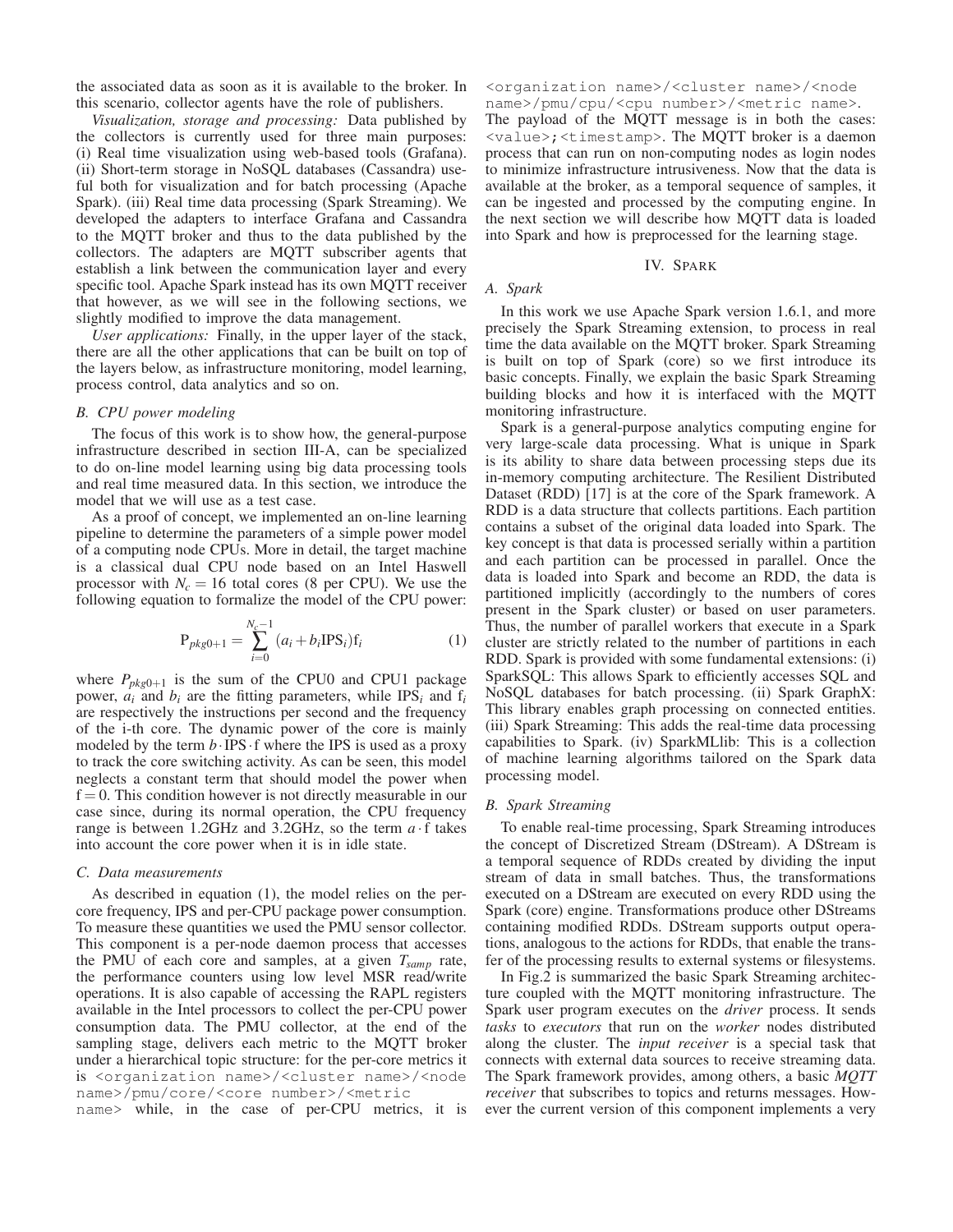

Fig. 2. Spark Streaming architecture and the MQTT interface

basic subset of the MQTT functionality. We modified the original MQTT receiver adding some features such as the "topic name" (associated to the received message) in the returned data structure. We will see later how this information is essential for the data flow management into Spark. The receiver divides the input stream in blocks forming the sequence of RDDs. At every batch interval the driver instantiates tasks on the workers to process these blocks of data. Finally, the results are sent out from Spark. We implemented a *MQTT publisher* object that is created only once on the worker nodes and is reusable among different tasks. The publisher takes the results of the processing stage and sends them back to the MQTT broker, making data available to other external components, such as data visualization systems or databases. In the next section, we will describe the model learning application that is built on top of the software architecture described above.



Fig. 3. Spark Streaming driver program for model learning

#### *C. Model learning application*

In this section, we describe the main steps involved in the model training using the Spark Streaming API. We also show how the hierarchical structure of the topic namespace can be used to easily manage the Spark data-flow and build scalable algorithms. To train the power model (1) we used SparkMLlib, the scalable machine learning library built around the Spark framework. This ensures high performances since algorithms

well exploits the in-memory computing capabilities of Spark. For the training of on-line models the SparkMLlib library provides the StreamingLinearRegressionWithSGD() API. It essentially implements a streaming linear regression using the Stochastic Gradient Descent (SGD) method. This algorithm solves the following optimization problem:

$$
\min_{\mathbf{w} \in \mathbb{R}^d} f(\mathbf{w}) \tag{2}
$$

where w is the vector of weights having *d* components and

$$
f(\mathbf{w}) := \frac{1}{n} \sum_{i=1}^{n} L(\mathbf{w}; \mathbf{x_i}, y_i)
$$
 (3)

where  $\mathbf{x}_i \in \mathbb{R}^d$  is the training vector or features and  $y_i \in \mathbb{R}^d$  is the data we want to predict or labels. The loss function is:

$$
L(\mathbf{w}; \mathbf{x_i}, y_i) := \frac{1}{2} (\mathbf{w}^{\mathrm{T}} \mathbf{x} - y)^2
$$
 (4)

In the streaming regression algorithm, at each sample of the input stream, the optimization algorithm executes *t* iterations to update the weights **w** as:  $\mathbf{w}^{(t+1)} := \mathbf{w}^{(t)} - \gamma f'_{\mathbf{w},i}$  where  $\gamma$  is the step-size or learning rate hyper-parameter and  $f'_{\mathbf{w},i}$  is the stochastic subgradient.

We need to map our power model (1) to the optimization problem described above in order to use the SparkMLlib API. The weights vector is formed as  $\mathbf{w} = [a_0, ..., a_{N_c}, b_0, ..., b_{N_c}]$ while, assuming to have  $\mathbf{f} = [f_0, ..., f_{N_c}]$  as the vector of the per-core frequencies and  $IPS = [IPS_0, ..., IPS_{N_c}]$  as the vector of the per-core IPS, the final features vector is:

$$
\mathbf{x} = [f_0, ..., f_{N_c}, (f \cdot IPS)_0, ..., (f \cdot IPS)_{N_c}]
$$
 (5)

and the corresponding labels are:

$$
y = \sum_{i=0}^{N_{CPU}-1} P_{pkg_i}
$$
 (6)

The MLlib API provides the LabeledPoints object, composed by the labels and the features vectors. It is used as input dataset to the learning algorithms implemented in the library. One of the main tasks of the Spark driver program is to transform the stream of data, arriving from the MQTT broker, into an ordered sequence of LabeledPoints objects that are going to feed the learning algorithm. The Spark program used for the model learning is described in Fig. 3 and is composed by the following stages:

*Data ingestion:* In this first step, the program creates the MQTT receivers that subscribe to the selected topics and receive messages. In this stage, we leverage the wildcards provided by the MQTT protocol to easily subscribe to the per-core metrics. For example, assuming the topic hierarchy defined in Section III-C, using dummy names as example, we can subscribe to the frequency topics of all the cores of the node named "node001" using "AAA/BBB/node001/pmu/core/+/freq" as a topic in the MQTT receiver. Doing the same for the remaining metrics, the modified version of the MQTT receiver returns a DStream containing objects formed as <topic name>; <message>. The <topic name> field is critical because contains the metric name and the core number information needed to correctly build the feature vector. The <message> field contains the MQTT payload that, in our system is defined as <value;timestamp> corresponding to the metric.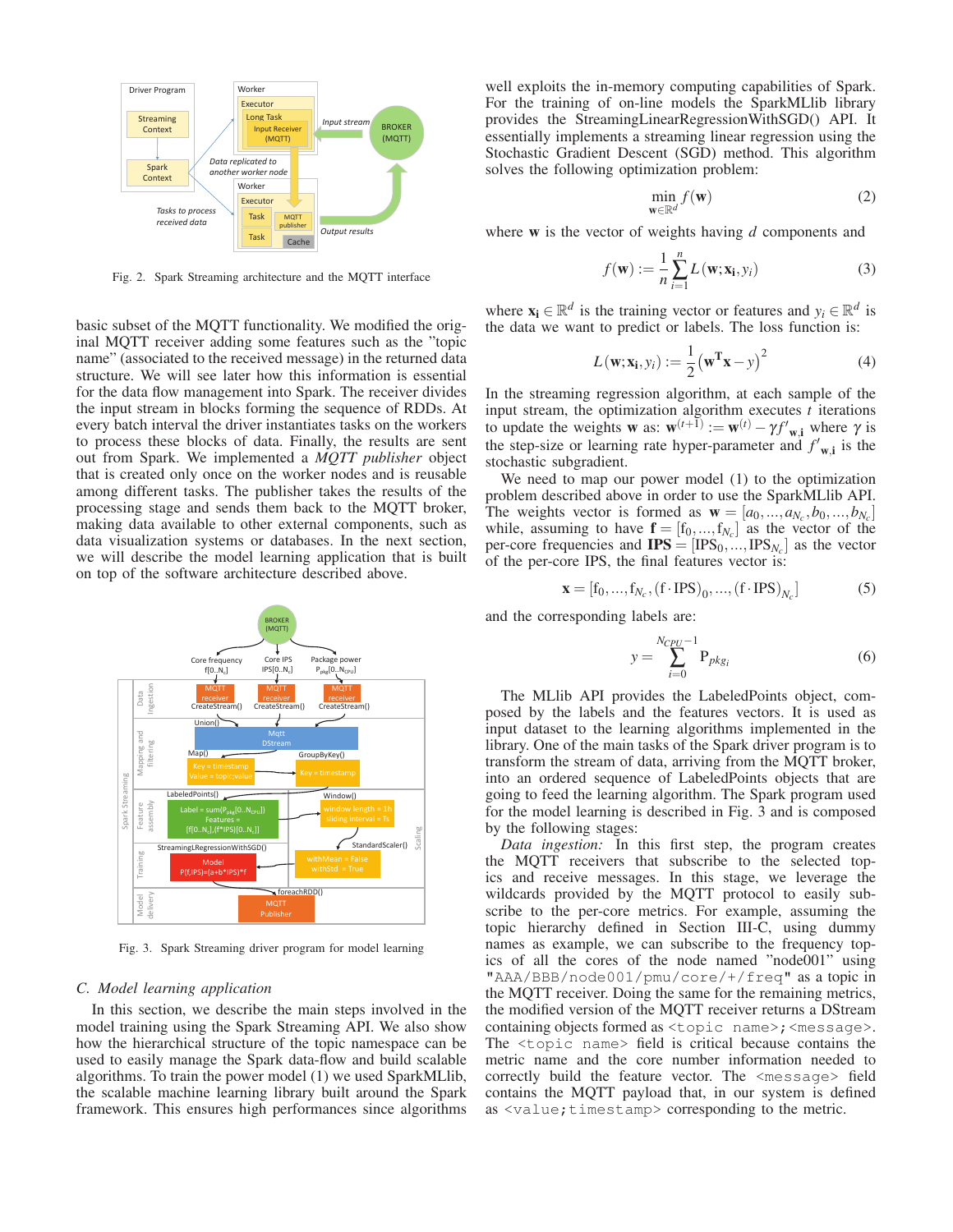*Mapping and filtering:* In this stage, we ensure that the messages are temporally consistent. Using a sequence of transformations, we create a unique DStream of key-value objects grouped and sorted by key (timestamp).

*Feature assembly:* In this step we build the labels and features vectors (LabeledPoints) as defined in (5). To properly build the vectors, we use the core index information and the feature names stored in the topic name fields of the object.

*Scaling:* We standardize the features before passing the data to the learning algorithm. Due to the large variance of the measured values, especially for the IPS feature, the algorithm performance can decrease. We scaled all the feature to unit variance before the training. The features variance is calculated on a time window of one hour of data at each interval of the streaming algorithm.

*Training:* Finally the model is trained using the algorithm described in this section.

*Model delivery:* At each streaming batch interval, the resulting model parameters are published to the MQTT broker. Any external system that needs an updated model can subscribe to the corresponding topic and receive the parameters in a timely fashion.



Fig. 4. Scalable model learning infrastructure

#### V. RESULTS

In this section we analyze the accuracy, scalability and overhead of the proposed modeling framework. We first cre-



Fig. 5. Broker process overhead

ated a test environment following the architecture showed in Fig. 4 and using a mini-cluster composed by 8 nodes of a working production system (Galileo at Cineca) as a case study. Each node is equipped with two 8-cores Intel Haswell CPUs (E5-2630 v3 @ 2.40GHz) and 128Gb of DRAM. We instrumented the mini-cluster with the MQTT monitoring infrastructure installing on each node the "PMU collector" while the "Broker" and the "Spark cluster" were installed on a service node (Intel Haswell E5-2670 v3 @ 2.30GHz, 24 cores and 128Gb DRAM).

*Broker overhead:* We used Mosquitto [9] as a MQTT broker. It is a single thread user space process and we measured its overhead (CPU usage) in different scenarios. In Fig. 5 we considered a progressive number of concurrent clients (Noisy Subscribers) that publish messages at different sampling rates. It results that its overhead, for sampling rates greater than 1 second, is negligible and has a low sensitivity to the increase of the clients number. Considering these results, the broker process can be executed also on the target node when low latency in the MQTT packets is required. We measured the latency considering two cases: broker running on the frontend and on the computing node. Figure 6 shows the



Fig. 6. MQTT packets latencies

delay of a MQTT packet (40 byte) delivered by the broker. We considered the worst cases (on the x-axis) of multiple "noisy subscribers" that concurrently publish messages on the broker to increase its overhead and to measure their influence on the packets latency. As expected, the latency is more than halved when the broker is executed on the node but, in this case, the broker workload should be taken into account. Though Mosquitto is a single thread process, it offers the opportunity to link more broker processes together (bridging), sharing the same topics namespace and thus allowing a scalable broker infrastructure.

*PMU collector overhead:* The overhead of this component is critical since it executes on the cores of the target nodes and should have the lowest possible intrusiveness in the system. It is a single thread process. We measured its CPU usage at different sampling intervals, obtaining the results showed in Fig. 7. For instance, considering a sampling rate of 20ms, the overhead is less than 10% of the usage of a single core, while for the case of 1 second it decreases to less than 1%.



Fig. 7. PMU collector overhead

*Model accuracy:* We evaluated the accuracy of the model learning application described in Section IV-C. In this test, we executed eight learning applications (Spark jobs) one for each node of the target mini-cluster, in order to train one power